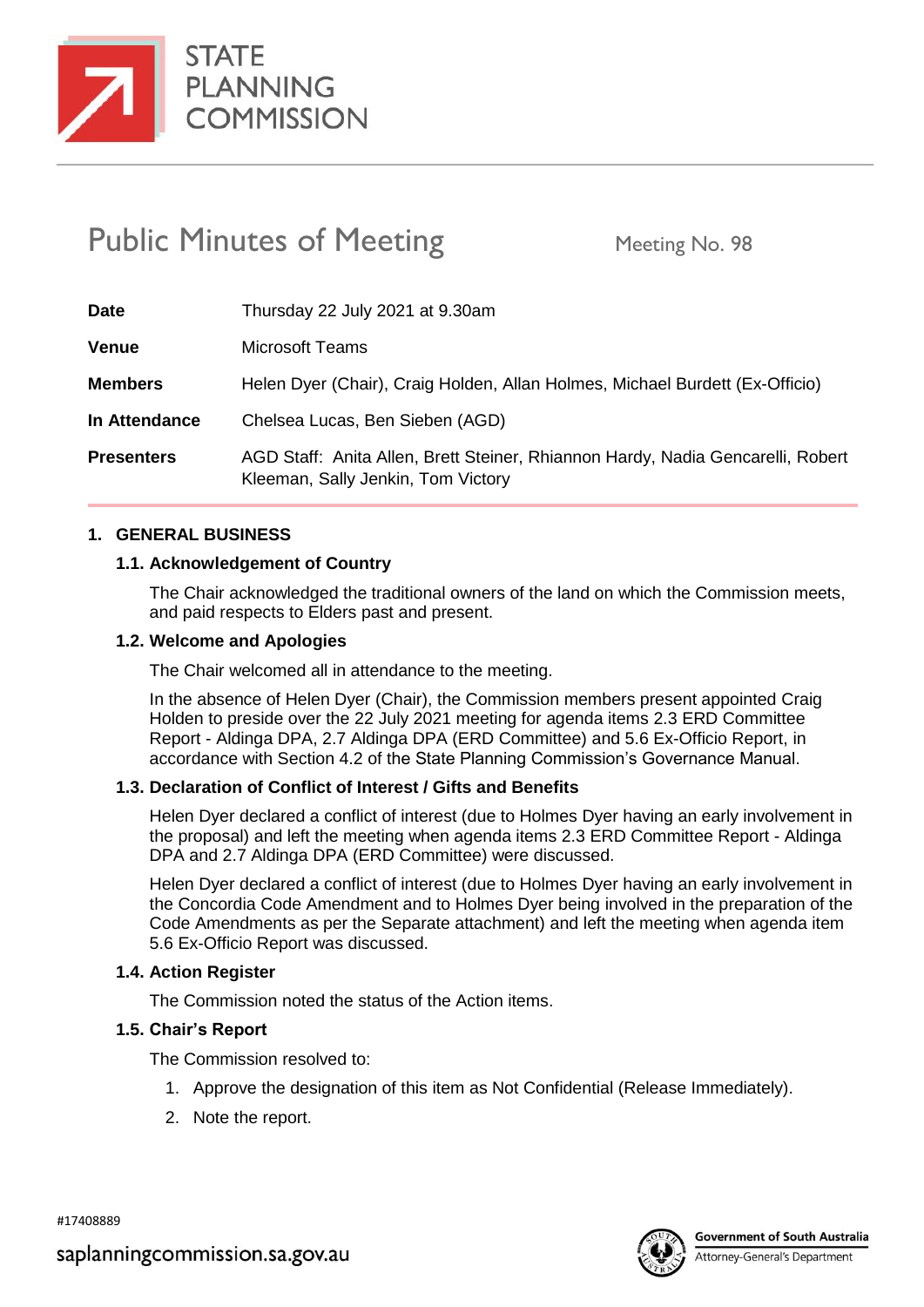#### **1.6. Members Updates**

The Commission noted the Members updates.

#### **1.7. SPC Minutes & Confidential Minutes for Adoption – 8 July 2021**

The Commission formally adopted the SPC minutes and confidential minutes of the 8 July 2021 meeting.

## **1.8. SCAP Minutes and Confidential Minutes for Noting – 14 July 2021**

The Commission noted the SCAP minutes and confidential minutes of the 14 July 2021 meeting.

#### **2. CORRESPONDENCE**

**2.1. 1 Walkerville Tce Code Amendment (Minister for Planning and Local Government)**

The Commission noted the correspondence.

- **2.2. Riverbank Precinct Code Amendment (Minister for Planning and Local Government)** The Commission noted the correspondence.
- **2.3. ERD Committee Report - Aldinga DPA (Minister for Planning and Local Government)** The Commission noted the correspondence.

## **2.4. Development Referrals Review Draft Report (Productivity Commission)**

The Commission noted the correspondence.

# **2.5. Heritage Strategy and Action Plan (Adelaide City Council)**

The Commission noted the correspondence.

# **2.6. Invite from Barossa Council**

The Commission noted the correspondence and resolved that Allan Holmes would attend the meeting.

# **2.7. Aldinga DPA (ERD Committee)**

The Commission noted the correspondence and resolved to:

- 1. Request that the Department draft a response to the ERD Committee; and
- 2. Authorise Craig Holden to approve and finalise the response.



**Government of South Australia**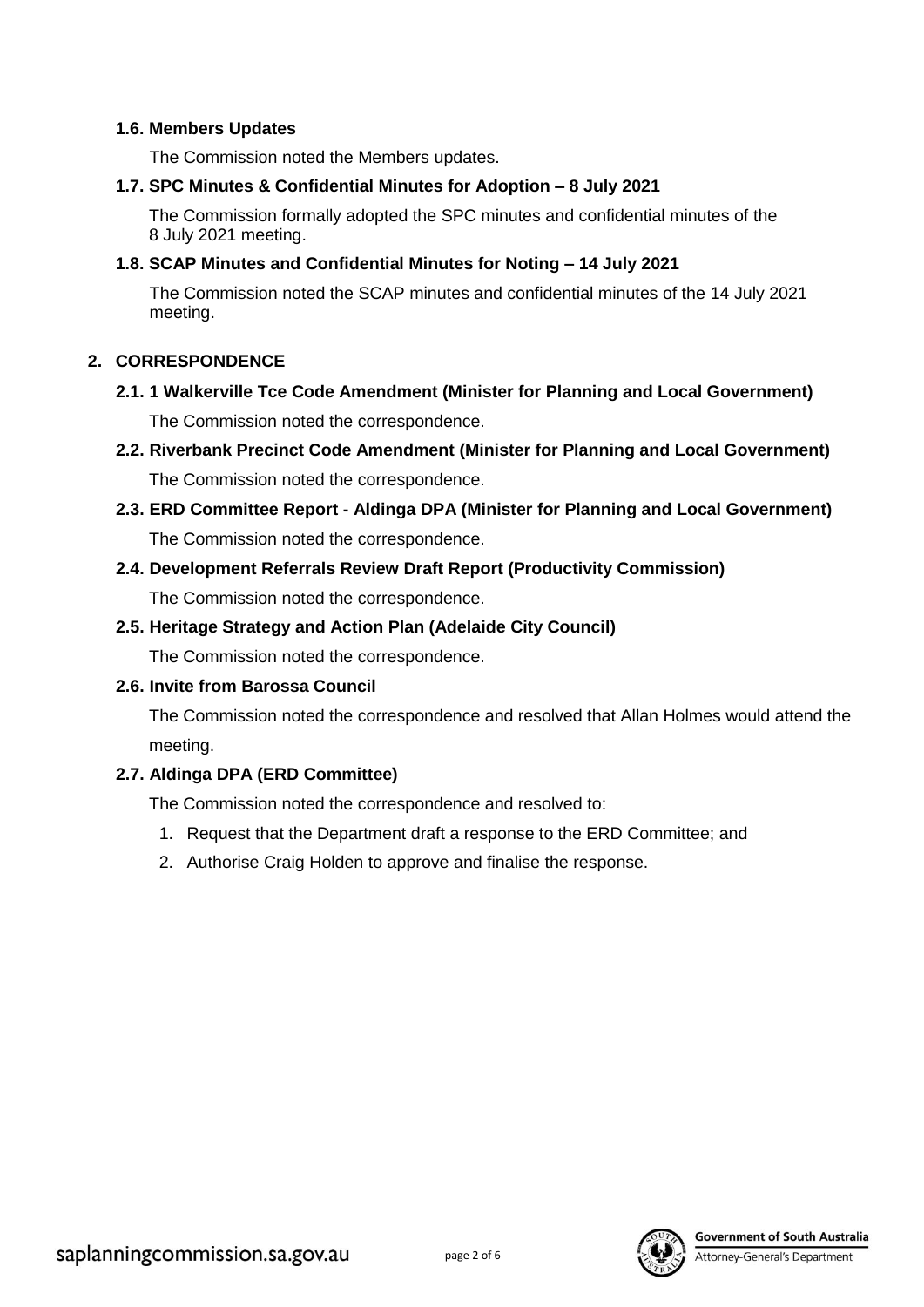# **3. MATTERS FOR ADVICE TO MINISTER**

## **3.1. Mount Compass Golf Course Estate Code Amendment**

Anita Allen, Brett Steiner and Rhiannon Hardy addressed the Commission.

The Commission resolved to:

- 1. Approve the designation of this item as follows:
	- a. Agenda report Not Confidential (Release Delayed) to be released following final decision by the Minister on initiation of the Code Amendment, anticipated by 6 August 2021;
	- b. Attachment 1 (Proposal to initiate) Not Confidential (Release Delayed) to be released together with the Agenda report;
	- c. Attachments 2 & 3 (Commission Advice to Minister, with draft approval letters to the golf course landowner and Council) – Not Confidential (Release Delayed) – to be released together with the Agenda report;
	- d. Attachment 4 (Procedural Matters) Not Confidential (Release Immediately); and
	- e. Attachment 5 (Process Flowchart) Not Confidential (Release Immediately).
- 2. Advise the Minister for Planning and Local Government (the Minister) that it:
	- a. Recommends the approval of the initiation of the Mount Compass Golf Course Estate Code Amendment under section 73(2)(b)(i) of the *Planning, Development and Infrastructure Act 2016* (the Act); and
	- b. Recommends that the Chief Executive of the Attorney-General's Department be the Designated Entity responsible for undertaking the Code Amendment process.
- 3. Specify that the Designated Entity consults with the following nominated individuals and entities, under section 73(6)(e) of the Act:
	- a. Department for Infrastructure and Transport (DIT);
	- b. Utility providers including SA Power Networks, Electranet Pty Ltd, APA Group, SA Water, EPIC Energy, NBN and other telecommunications providers; and
	- c. State Members of Parliament for the electorates in which the proposed Code Amendment applies.
- 4. Recommend that the Minister approve the initiation of the Code Amendment by signing the Proposal to Initiate (**Attachment 1**) and approval letters (**Attachment 2**).
- 5. Authorise the Chair to finalise amendments to the advice and attachments, including to strengthen advice that the DPA includes a concept plan very similar the current concept plan, one that protects the fabric of the existing 18 hole golf course in the long-term.

#### **4. MATTERS FOR DECISION**

#### **4.1. SPC Response - A Call to Action**

This item was considered in confidence, and is included in the SPC Confidential Minutes 22 July 2021.

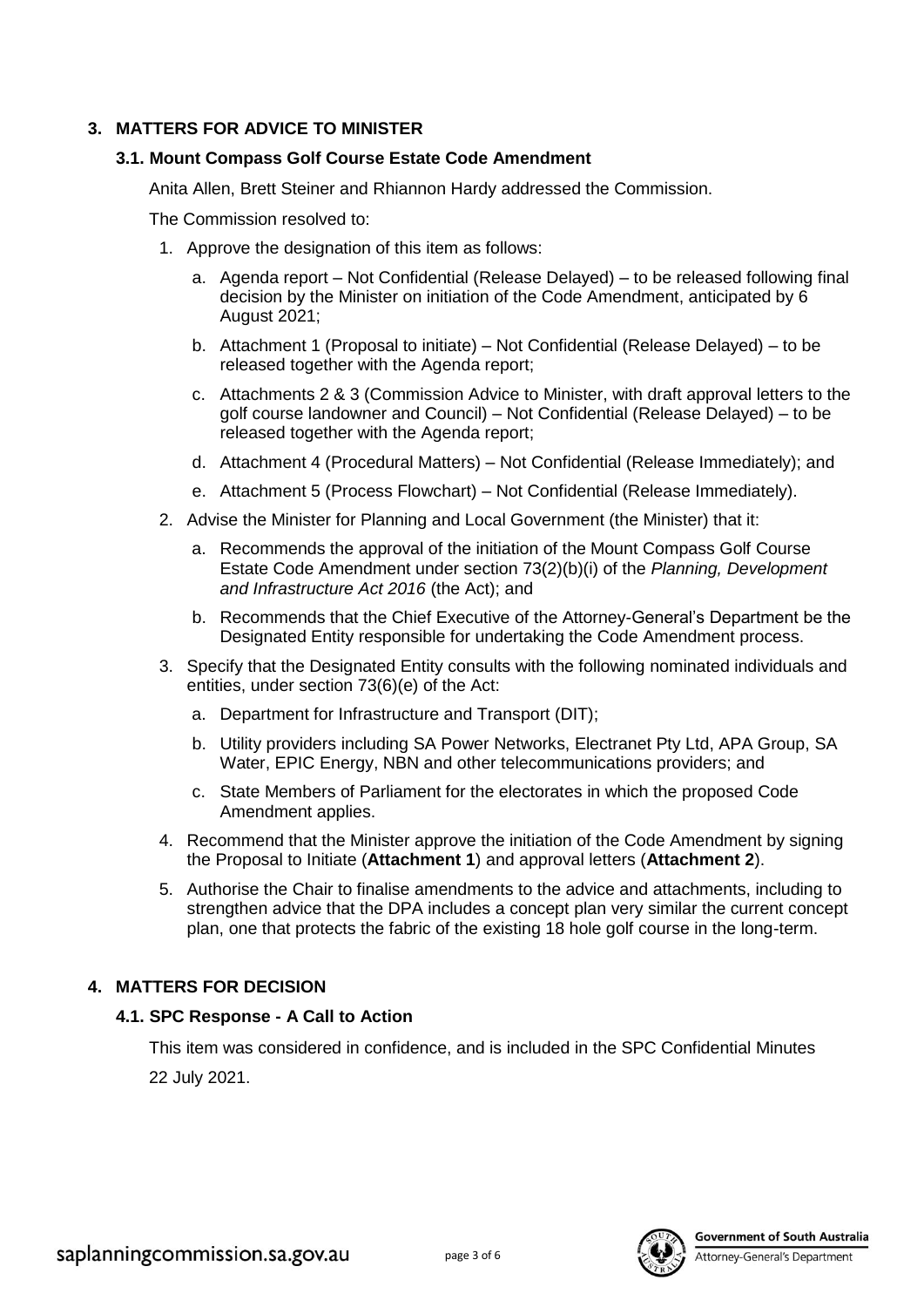#### **4.2. Review Code Amendment Templates**

Chelsea Lucas addressed the Commission.

The Commission resolved to:

- 1. Approve the determination of this item as Not Confidential (Release Delayed).
- 2. Note the results of the internal review of the Code Amendment Toolkit (and associated templates and guidance documents), with a focus on initiation documents;
- 3. Approve the updated Code Amendment Toolkit at Attachment 1 and associated template and guidance documents at Attachment 2 to 4, including publication on the SA Planning Portal; and
- 4. Note that a further operational review will be undertaken by the Department by the end of 2021, with a focus on the remainder of the Code Amendment process (following initiation).

## **4.3. 2018 Character Preservations Acts Review Recommendations**

This item was considered in confidence, and is included in the SPC Confidential Minutes 22 July 2021.

## **4.4. SCAP Membership**

This item was considered in confidence, and is included in the SPC Confidential Minutes 22 July 2021.

# **4.5. Confidential Email date 1 July 2021**

This item was considered in confidence, and is included in the SPC Confidential Minutes 22 July 2021.

# **4.6. SPC Strategic Plan**

This item was considered in confidence, and is included in the SPC Confidential Minutes 22 July 2021.

# **5. MATTERS FOR NOTING**

# **5.1. Pre-briefing - Interconnector Assessment Report**

This item was considered in confidence, and is included in the SPC Confidential Minutes 22 July 2021.

# **5.2. Flood Hazard Mapping and Assessment Project Briefing**

This item was considered in confidence, and is included in the SPC Confidential Minutes 22 July 2021.

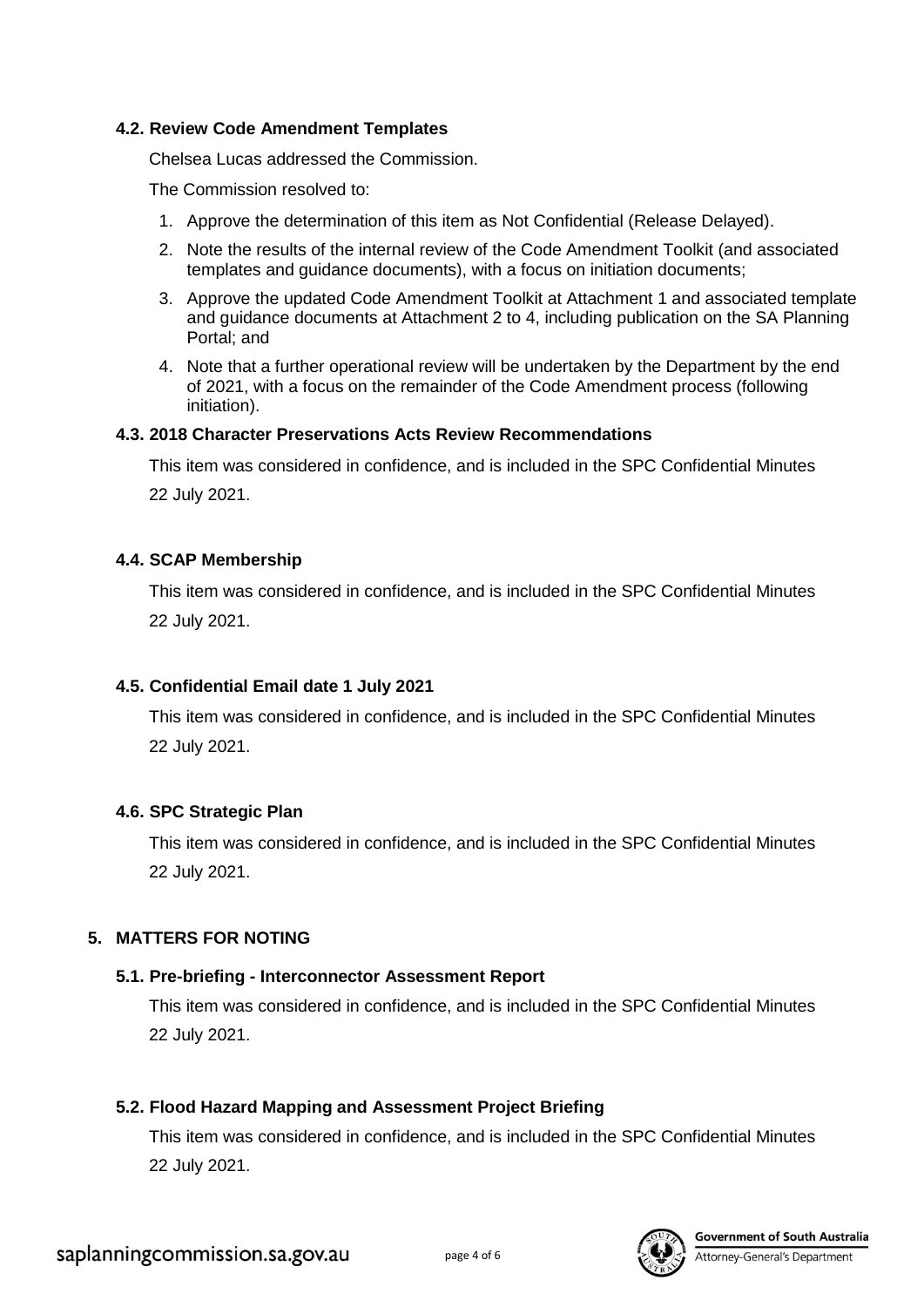## **5.3. Certificate of Title Requirements**

Anita Allen addressed the Commission.

The Commission resolved to:

- 1. Approve the determination of this item as Not Confidential (Release Immediately);
- 2. Note the rationale for Certificates of Title not being required for development applications lodged under the *Planning, Development and Infrastructure Act 2016*; and
- 3. Note that the Department will provide a further report on the issues discussed.

# **5.4. Plan SA Update**

The Commission resolved to consider this item at its next meeting.

# **5.5. Communications & Engagement Report**

The Commission resolved to:

- 1. Approve the designation of this item as Not Confidential (Release Immediately).
- 2. Note the Communication and Engagement report as read.

# **5.6. Ex-Officio Report**

This item was considered in confidence, and is included in the SPC Confidential Minutes 22 July 2021.

# **6. ANY OTHER BUSINESS**

# **6.1. Regulated and Significant Tree Overlay**

This item was considered in confidence, and is included in the SPC Confidential Minutes 22 July 2021.



Attorney-General's Department